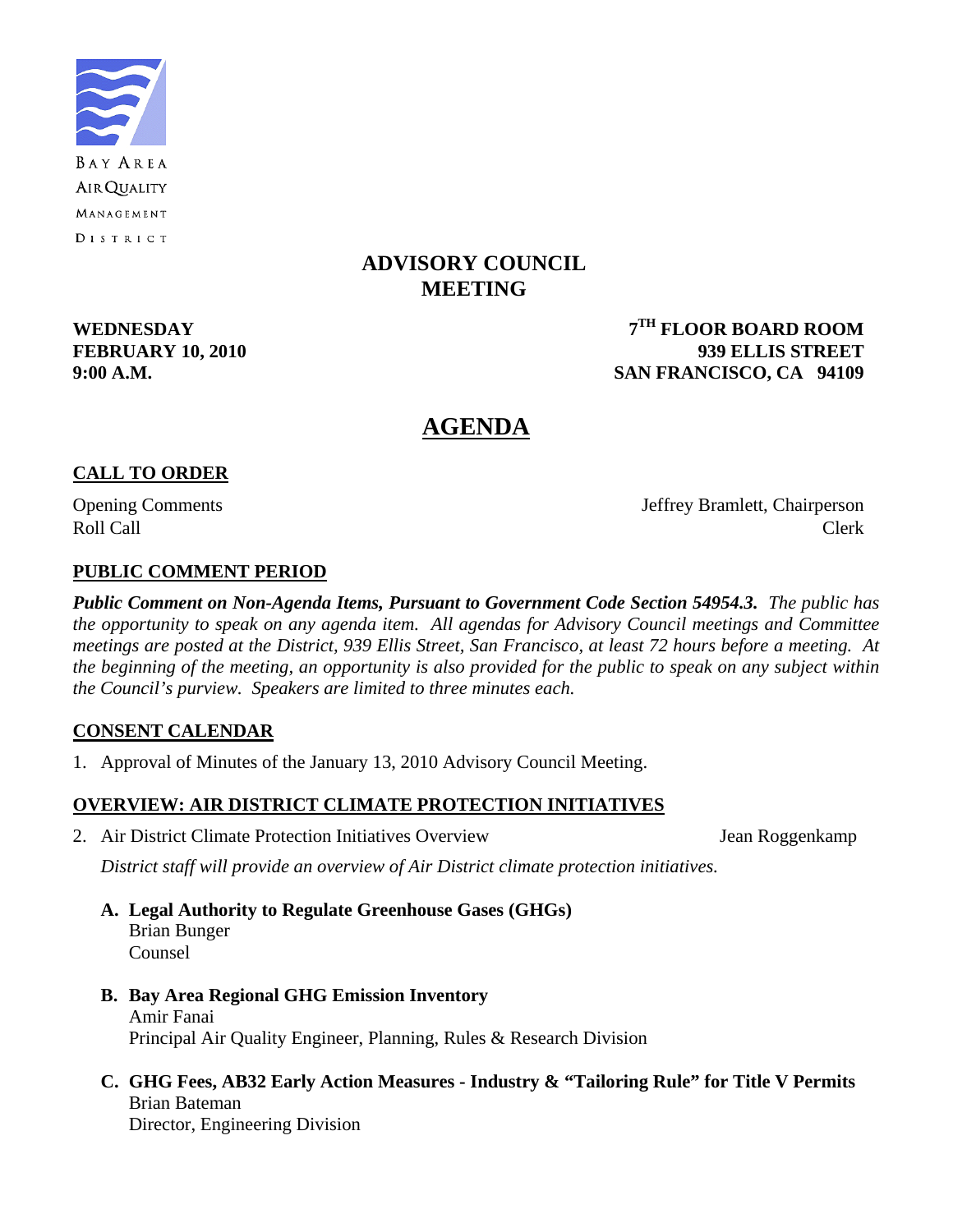- **D. Grants & Incentives: Programs, Eligible Projects & Emission Reductions** Damian Breen Director, Strategic Incentives Division
- **E. GHGs in CEQA Guidelines & 2010 Clean Air Plan**  Henry Hilken Director, Planning, Rules & Research Division
- **F. Climate Protection Outreach**  Lisa Fasano Director, Communication & Outreach
- **G. Climate Protection Program Activities**  Abby Young Principal Environmental Planner, Planning, Rules & Research Division

#### **DISCUSSION**

3. Air District Climate Protection Initiatives

*The seven speakers will convene for a discussion with the Advisory Council on the Air District climate protection initiatives.* 

#### **OTHER BUSINESS**

4. Council Member Comments/Other Business

*Council Members may make a brief announcement, provide a reference to staff about factual information, or ask questions about subsequent meetings.* 

5. Time and Place of Next Meeting

 *9:00 a.m., Wednesday, March 10, 2010, 939 Ellis Street, San Francisco, CA 94109.* 

6. Adjournment

#### **CONTACT EXECUTIVE OFFICE - 939 ELLIS STREET SF, CA 94109 (415) 749-5130**

**FAX: (415) 928-8560 BAAQMD homepage: [www.baaqmd.gov](http://www.baaqmd.gov/)**

- To submit written comments on an agenda item in advance of the meeting.
- To request, in advance of the meeting, to be placed on the list to testify on an agenda item.
- To request special accommodations for those persons with disabilities notification to the Clerk's Office should be given in a timely manner, so that arrangements can be made accordingly.
- Any writing relating to an open session item on this Agenda that is distributed to all, or a majority of all, members of the body to which this Agenda relates shall be made available at the District's offices at 939 Ellis Street, San Francisco, CA 94109, at the time such writing is made available to all, or a majority of all, members of that body. Such writing(s) may also be posted on the District's website [\(www.baaqmd.gov\)](http://www.baaqmd.gov/) at that time.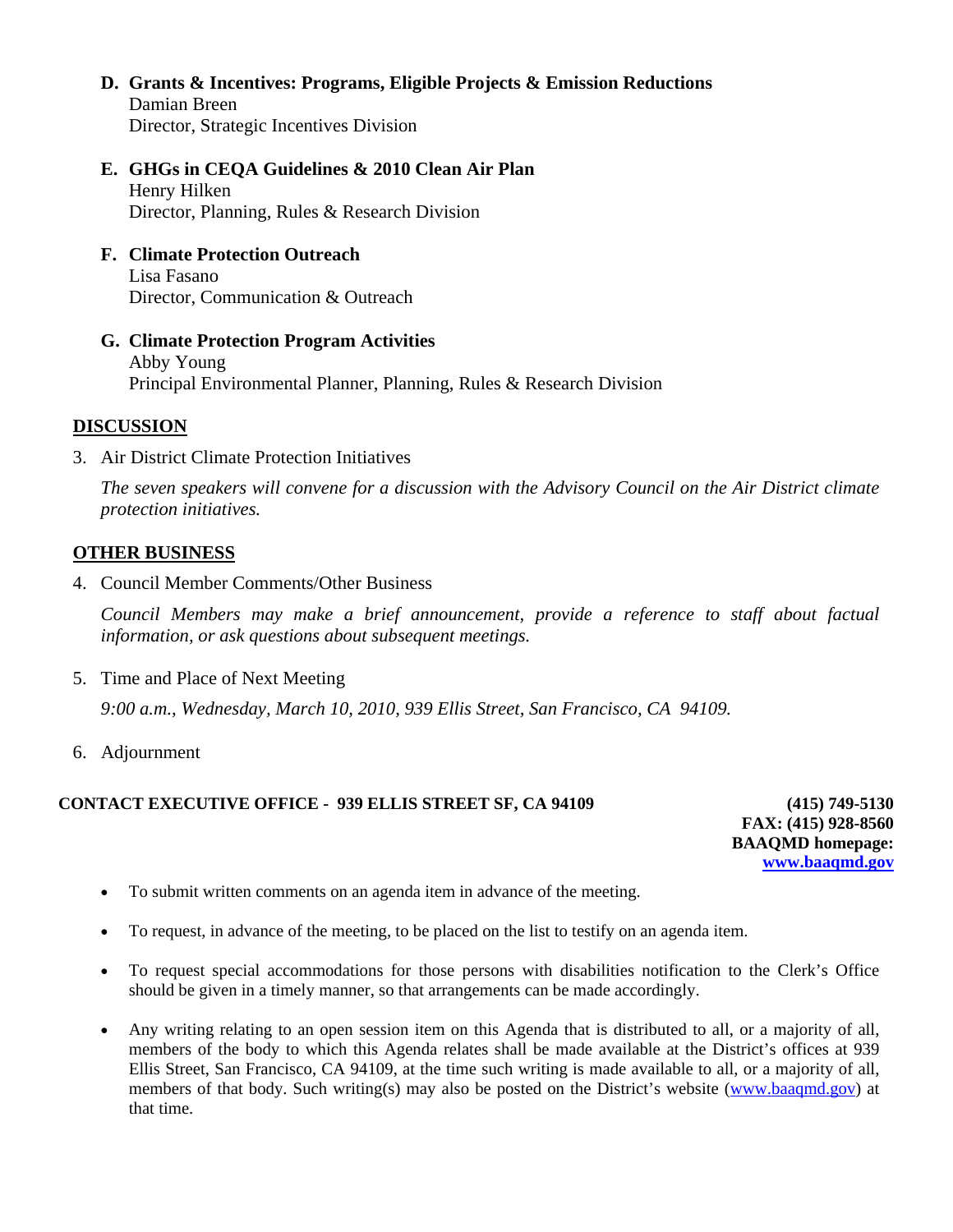# **BAY AREA AIR QUALITY MANAGEMENT DISTRICT 939 ELLIS STREET, SAN FRANCISCO, CALIFORNIA 94109 (415) 771-6000**

# **EXECUTIVE OFFICE: MONTHLY CALENDAR OF DISTRICT MEETINGS**

# **FEBRUARY 2010**

| <b>TYPE OF MEETING</b>                                                                                           | DAY           | DATE | TIME                      | <b>ROOM</b>                                                              |
|------------------------------------------------------------------------------------------------------------------|---------------|------|---------------------------|--------------------------------------------------------------------------|
| <b>Board of Directors Regular Meeting</b><br>and Retreat<br>(Meets $I^{st}$ & $3^{rd}$ Wednesday of each Month)  | Wednesday     | 3    | $9:45$ a.m.               | <b>Sheraton/Sonoma County</b><br>745 Baywood Drive<br>Petaluma, CA 94956 |
| <b>Advisory Council Regular Meeting</b><br>and Symposium – Air District Climate<br><b>Protection Initiatives</b> | Wednesday     | 10   | $9:00$ a.m. $-12:00$ p.m. | <b>Board Room</b>                                                        |
| <b>Board of Directors Budget &amp; Finance</b><br><b>Committee</b> (At the Call of the Chair)                    | Wednesday     | 10   | $1:00$ p.m.               | 4 <sup>th</sup> Floor<br><b>Conf. Room</b>                               |
| <b>Board of Directors Regular Meeting</b><br>(Meets $I^{st}$ & $3^{rd}$ Wednesday of each Month)                 | Wednesdav     | 17   | $9:45$ a.m.               | <b>Board Room</b>                                                        |
| <b>Board of Directors Executive</b><br><b>Committee</b> (At the Call of the Chair)                               | <b>Monday</b> | 22   | $9:30$ a.m.               | 4 <sup>th</sup> Floor<br><b>Conf. Room</b>                               |
| <b>Board of Directors Mobile Source</b><br><b>Committee</b> (Meets $4^{th}$ Thursday each Month)                 | Thursday      | 25   | $9:30$ a.m.               | 4 <sup>th</sup> Floor<br><b>Conf. Room</b>                               |

# **MARCH 2010**

| <b>TYPE OF MEETING</b>                                                                                                                   | DAY             | DATE | TIME                      | <b>ROOM</b>                                |
|------------------------------------------------------------------------------------------------------------------------------------------|-----------------|------|---------------------------|--------------------------------------------|
| <b>Board of Directors Regular Meeting</b><br>(Meets $I^{st}$ & $3^{rd}$ Wednesday of each Month)                                         | Wednesdav       | 3    | $9:45$ a.m.               | <b>Board Room</b>                          |
| <b>Board of Directors Stationary Source</b><br><b>Committee</b> (At the Call of the Chair)                                               | Friday          | 5    | $9:30$ a.m.               | <b>Board Room</b>                          |
| <b>Board of Directors Personnel</b><br><b>Committee</b> (At the Call of the Chair)                                                       | <b>Monday</b>   | 8    | $9:30$ a.m.               | 4 <sup>th</sup> Floor<br><b>Conf. Room</b> |
| <b>Advisory Council Regular Meeting</b><br>and Symposium - CA 2050 GHG<br><b>Emission Reduction Target –</b><br><b>Industrial Sector</b> | Wednesdav       | 10   | $9:00$ a.m. $-12:00$ p.m. | <b>Board Room</b>                          |
| <b>Board of Directors Regular Meeting</b><br>(Meets $I^{st}$ & $3^{rd}$ Wednesday of each Month)                                         | Wednesdav       | 17   | $9:45$ a.m.               | <b>Board Room</b>                          |
| <b>Board of Directors Mobile Source</b><br><b>Committee</b> (Meets $4^{th}$ Thursday each Month)                                         | <b>Thursday</b> | 25   | $9:30$ a.m.               | 4 <sup>th</sup> Floor<br><b>Conf. Room</b> |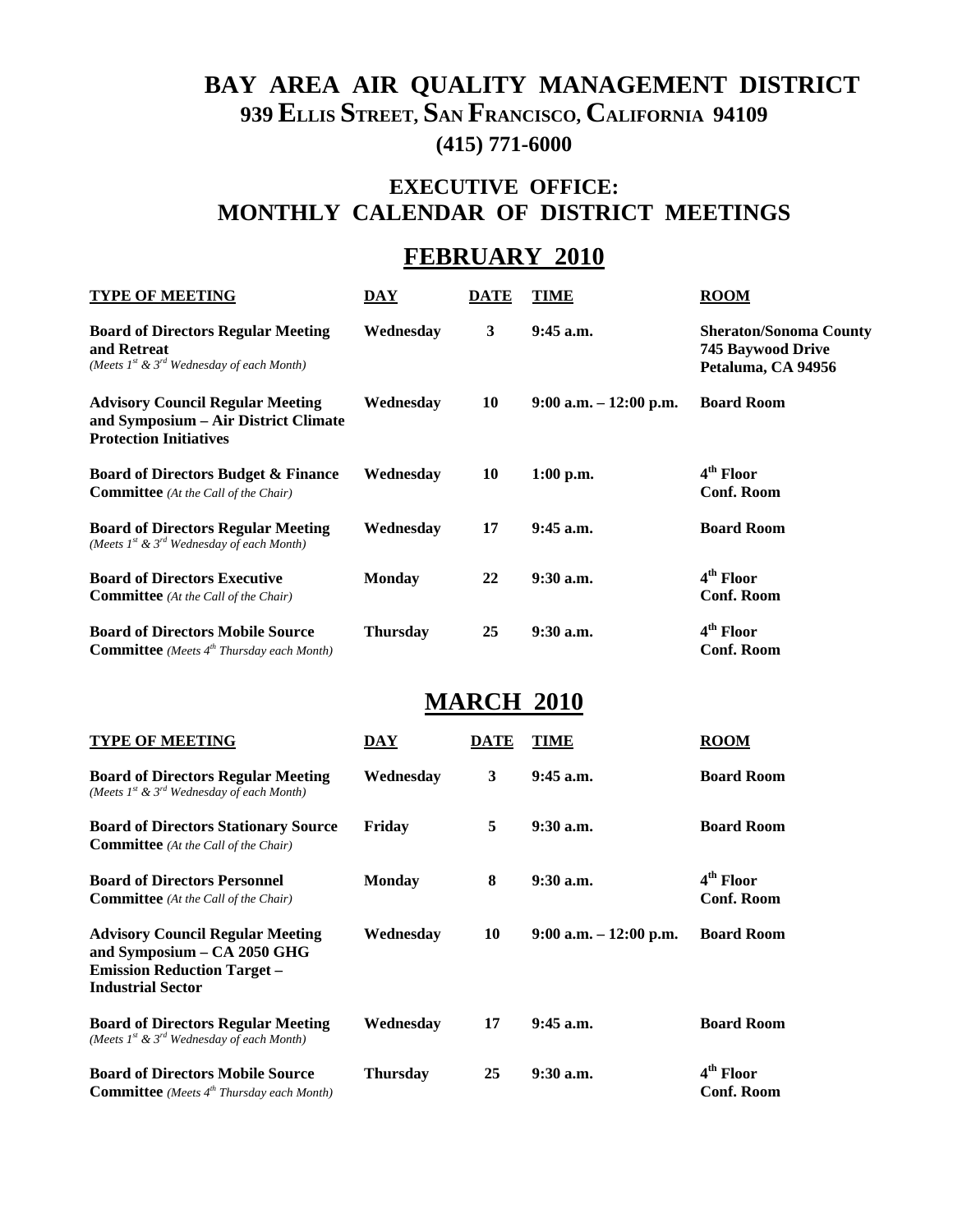# **APRIL 2010**

| <b>TYPE OF MEETING</b>                                                                           | DAY       | DATE | TIME                      | <b>ROOM</b>                                |
|--------------------------------------------------------------------------------------------------|-----------|------|---------------------------|--------------------------------------------|
| <b>Board of Directors Regular Meeting</b><br>(Meets $I^{st}$ & $3^{rd}$ Wednesday of each Month) | Wednesday | 7    | $9:45$ a.m.               | <b>Board Room</b>                          |
| <b>Advisory Council Regular Meeting</b>                                                          | Wednesdav | 14   | $9:00$ a.m. $-11:00$ a.m. | <b>Board Room</b>                          |
| <b>Board of Directors Regular Meeting</b><br>(Meets $I^{st}$ & $3^{rd}$ Wednesday of each Month) | Wednesdav | 21   | $9:45$ a.m.               | <b>Board Room</b>                          |
| <b>Board of Directors Mobile Source</b><br><b>Committee</b> (Meets $4^{th}$ Thursday each Month) | Thursdav  | 22   | $9:30$ a.m.               | 4 <sup>th</sup> Floor<br><b>Conf. Room</b> |

**HL – 1/28/10 (10:50 a.m.) P/Library/Forms/Calendar/Calendar/Moncal**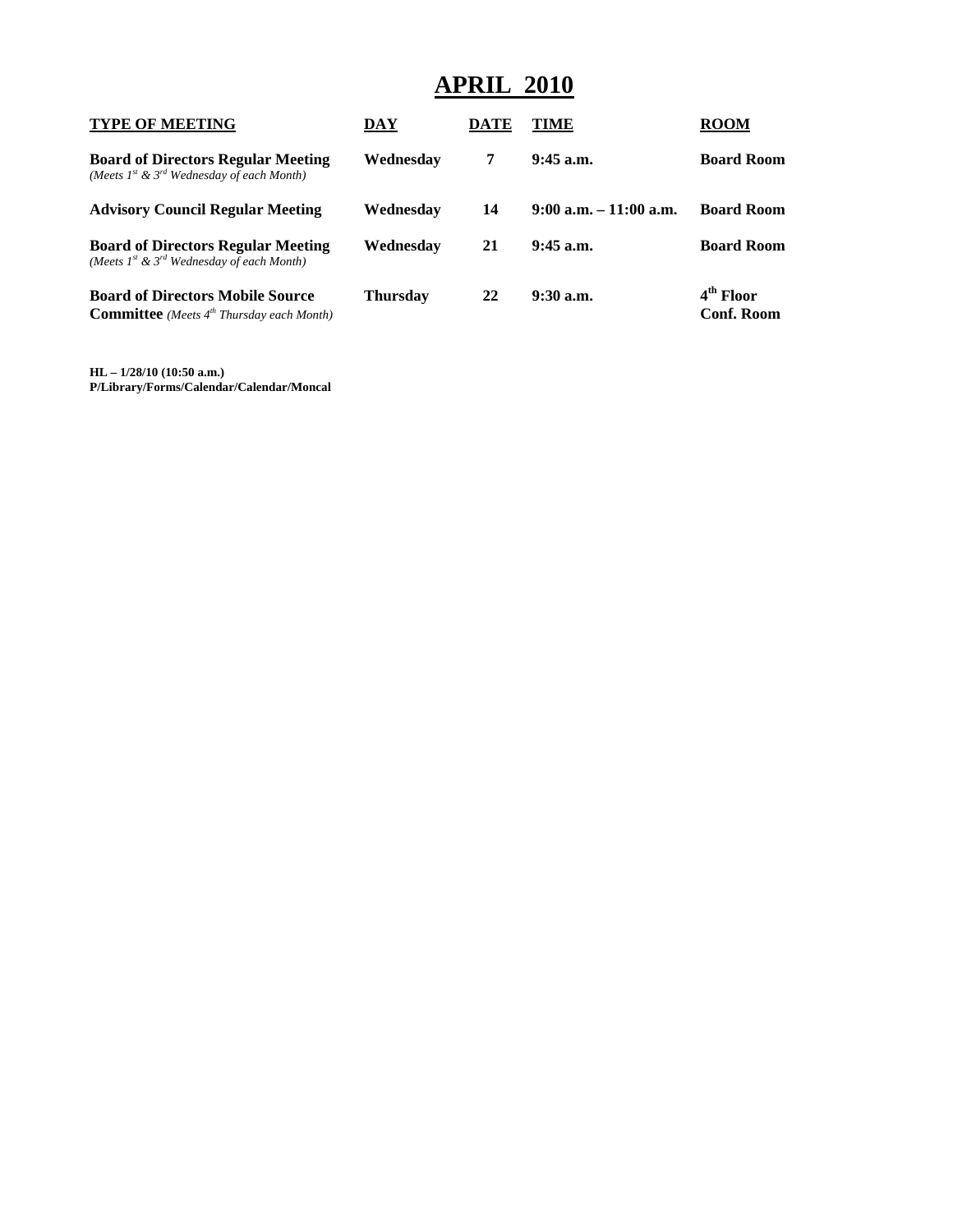# AGENDA: 1

#### BAY AREA AIR QUALITY MANAGEMENT DISTRICT Memorandum

- To: Chairperson Bramlett and Members of the Advisory Council
- From: Jack P. Broadbent Executive Officer/APCO
- Date: February 3, 2010

Re: Advisory Council's Draft Meeting Minutes of January 13, 2010

#### RECOMMENDED ACTION

Approve attached draft minutes of the Regular Advisory Council's meeting of January 13, 2010.

#### DISCUSSION

Attached for your review and approval are the draft minutes of the January 13, 2010 Advisory Council meeting.

Respectfully submitted,

Jack P. Broadbent Executive Officer/APCO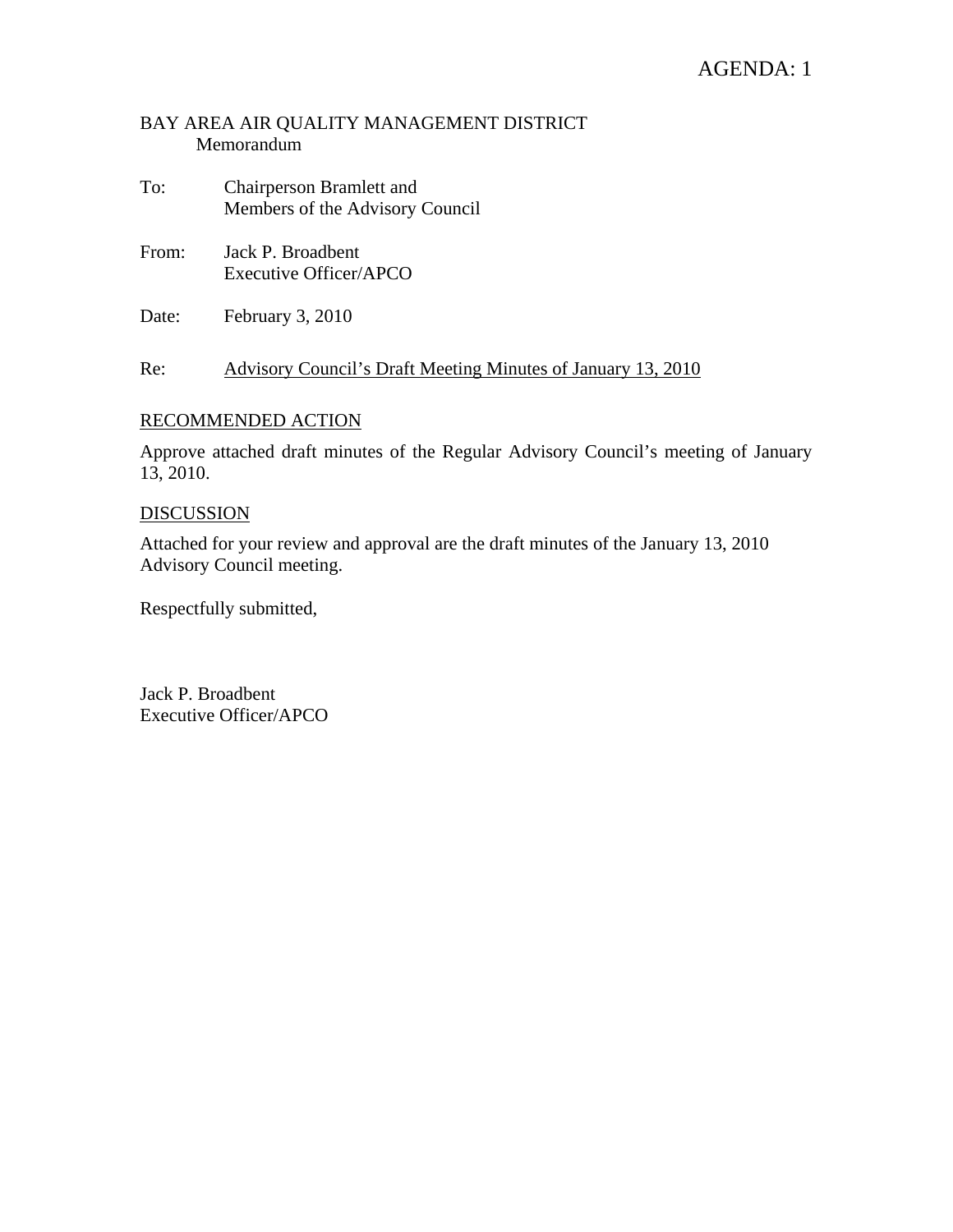#### AGENDA: 1

Bay Area Air Quality Management District 939 Ellis Street San Francisco, CA 94109 (415) 749-5000

#### **DRAFT MINUTES**

Advisory Council Regular Meeting 9:00 a.m., Wednesday, January 13, 2010

## **CALL TO ORDER**

| <b>Opening Comment:</b> | Chairperson Bramlett called the meeting to order at 9:02 a.m.                                                                                                                                                                                                                                                                                                                               |
|-------------------------|---------------------------------------------------------------------------------------------------------------------------------------------------------------------------------------------------------------------------------------------------------------------------------------------------------------------------------------------------------------------------------------------|
| <b>Roll Call:</b>       | Chairperson Jeffrey Bramlett, Vice Chairperson Ken Blonski;<br>Secretary Stan Hayes; Council Members Jennifer Bard, Louise<br>Bedsworth, Ph.D., Benjamin Bolles, Robert Bornstein, Ph.D.,<br>Harold Brazil, John Holtzclaw, Ph.D., Robert Huang, Ph.D., Kraig<br>Kurucz, Rosanna Lerma, Jane Martin, Dr.Ph.H., Debbie Mytels,<br>Kendal Oku, Jonathan Ruel, Dorothy Vura-Weis, M.D., M.P.H. |

Absent: Gary Lucks, Sarah Martin-Anderson, and Neal Osborne

Chairperson Bramlett opened the meeting with the following report:

- He thanked report writers for their efforts in 2009;
- He announced that Gary Kendall, Director of Technical Services, had retired as of December 30, 2009;
- Neal Osborne resigned due to work commitments. He suggested Advisory Council Members refer potential candidates qualified under the Community Planning category to the District.

#### **Introduction of New Advisory Council Members**

Chairperson Bramlett provided an introductory background of new Council Member, Gary Lucks, who is excused from the January and February meetings. He then introduced Debbie Mytels and provided a brief description of her background and experience.

#### **Oath of Office**

The Oath of Office was given to Council Member Debbie Mytels.

**Public Comment Period:** There were no public comments.

#### **Consent Calendar**:

#### **1. Approval of Minutes of the November 10, 2009 Advisory Council Meeting**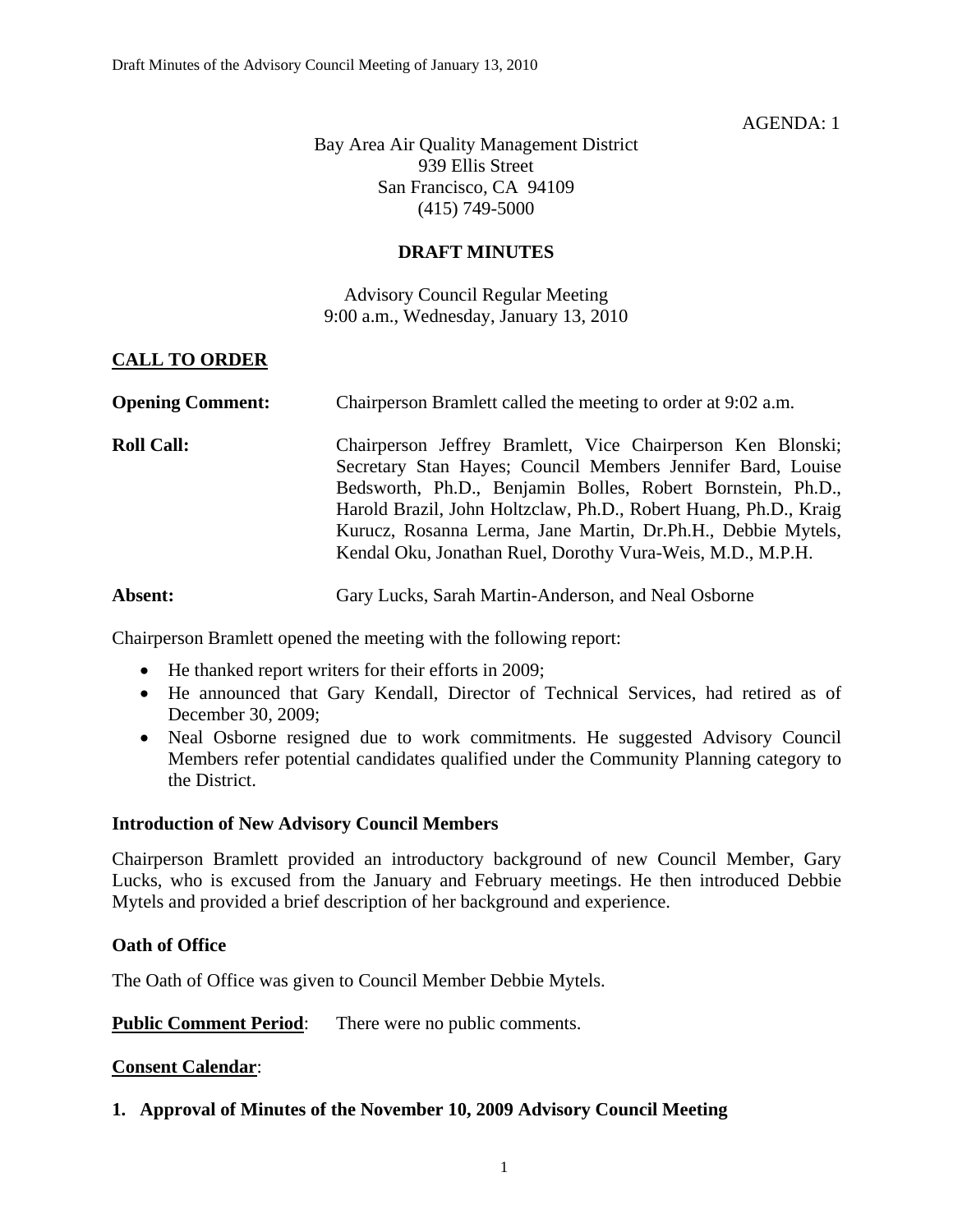**Advisory Council Action:** Member Holtzclaw made a motion to approve the minutes of November 10, 2009; Member Blonski seconded the motion; unanimously carried without objection (Hayes abstained).

## **DISCUSSION**

## **2. Discussion of New Meeting Format Implemented in 2009**

Chairperson Bramlett reaffirmed the Air District's vision and mission, asked Advisory Members to keep the focus throughout the year on public health, described the purpose of the Advisory Council, and noted last year's discussion, evaluation and focus on public health, cumulative effects, communities, land use planning, mobile sources, transportation, energy and efficiency; buildings, carbon capture and sequestration, standards and cost engineering.

Director of Technical Services, Gary Kendall, welcomed new and returning members and gave a presentation of the new meeting format implemented in 2009, stating that a total of nine meetings were held. The January Retreat's focus was to identify topic areas; three symposiums were held and discussion meetings for the first two meetings followed for each specific topic; and the Advisory Council prepared a report for each of the symposiums.

Overall, the three topic meetings with excellent speakers were very successful and three reports were prepared and presented to the Board of Directors. He described the formulation of the work groups, selection of speakers for topic meetings, the meeting report preparation process, and said the Advisory Council Chairperson and lead author presented the reports to the Board of Directors.

The Administrative Code specified a total of nine meetings; one retreat, four symposium or topic meetings, each followed by a single discussion meeting, which staff believes was too ambitious. The first two topic meetings required two discussion meetings each to complete the report. Also observed was that often, because of the number of speakers and length of presentations, there was limited time for the Council to interact with speakers during the panel process. Staff wants to ensure there is enough time for Council members to discuss the presentations and materials received and prepare the final report, and he noted that editing of the final reports was very timeconsuming.

Mr. Kendall presented changes for 2010. Staff proposes scheduling two discussion meetings after topic meetings and to use the technique proposed for the third meeting where Council members email their suggestions and recommendations for the report to the work group no later than one week after the meeting date. Staff also suggests limiting the number of speakers to three and limiting presentations to no more than 30 minutes.

Mr. Kendall said another question is whether there should be more flexibility in scheduling meetings. If the Council is able to hold discussion and complete their report in one discussion meeting, the second discussion meeting could be canceled. Secondly, he questioned whether the Council wanted to change the timeframes for discussion meetings from 9:00 to 11:00 a.m. to 9:00 to noon. Thirdly, he asked whether it is possible to allow more autonomy to the work group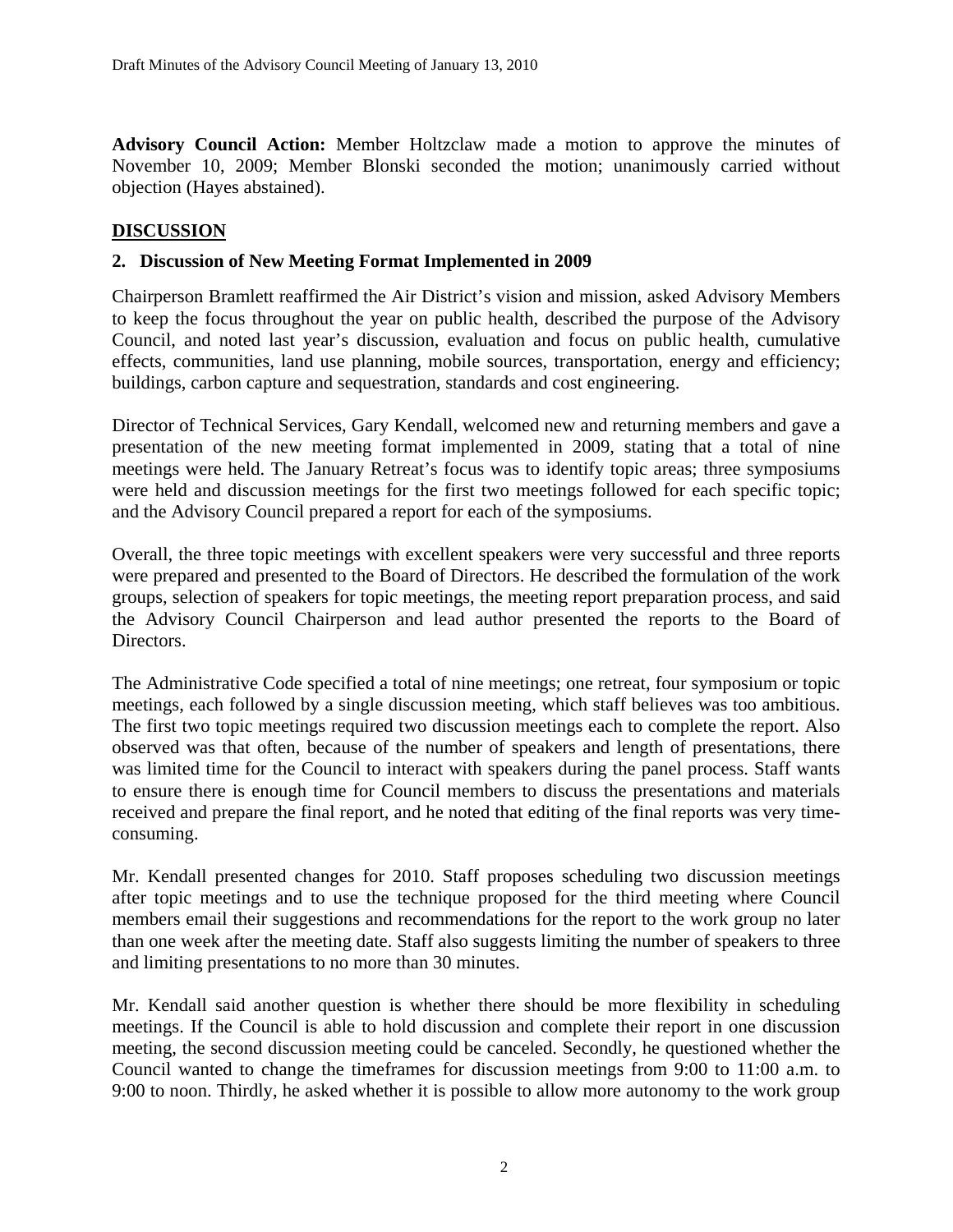drafting the report and focus the full Council's editing on the recommendations and not so much on key points and emerging issues.

Member Vura-Weis questioned and confirmed with Mr. Kendall that the Administrative Code specifies that the meeting schedule is up to ten meetings per year.

Chairperson Bramlett reviewed proposed changes for consideration:

- 1. Hold up to four topic meetings per year and a total of up to ten meetings per year;
- 2. Schedule two discussion meetings after each topic meeting in order to allow more time for discussion of presentations and time to complete a final report;
- 3. Council members email input on report to work group within one week after topic meeting;
- 4. Limit speakers to three (3) and presentation length to thirty (30) minutes maximum;
- 5. Add flexibility to the scheduling of meetings--always schedule a second discussion meeting. If not needed, cancel it;
- 6. Discussion meetings will be held from 9:00-12:00 noon instead of 9:00-11:00;
- 7. Focus the Advisory Council editing and discussion of the draft report on the recommendations section of the report. (Focus does not mean exclusion of other items.)

Ms. Lerma questioned and confirmed that the Board of Directors were very impressed with all three reports and discussed how recommendations could be incorporated into the District's programs.

Secretary Hayes confirmed that the presentation meetings are proposed to run from 9:00 a.m. to noon, stating that originally, discussion meetings were proposed for 10:00 a.m. to 12:00 noon and this was changed to 9:00 to 11:00 a.m. Mr. Kendall said last year, the two most complicated topic meetings had required two full discussion meetings. Secretary Hayes believed the opportunity to interact with people immediately afterwards was very valuable. He supported the reduction to three presentations, and said he would be willing to invest more time for the initial meeting.

Dr. Bedsworth noted the instance of a couple of speakers leaving prior to the panel's conclusion, and Mr. Kendall discussed the District's work to confirm the allotted time for speakers and believed this could be partially mitigated by starting on time, limiting the presentations to 30 minutes, and having the panel formed between 10:30-11:00 a.m. Staff can also emphasize the need for speakers to stay until noon or, perhaps, take a longer Q&A session after the speaker's session.

Chairperson Bramlett confirmed with members there was unanimous support for scheduling two discussion meetings after each topic.

Vice Chairperson Blonski questioned the four topic meetings would be prioritized. Mr. Kendall noted that an informational meeting is built in for discussion of agency initiatives related to climate protection. Based on that, only three topic meetings can be held, and he agreed it would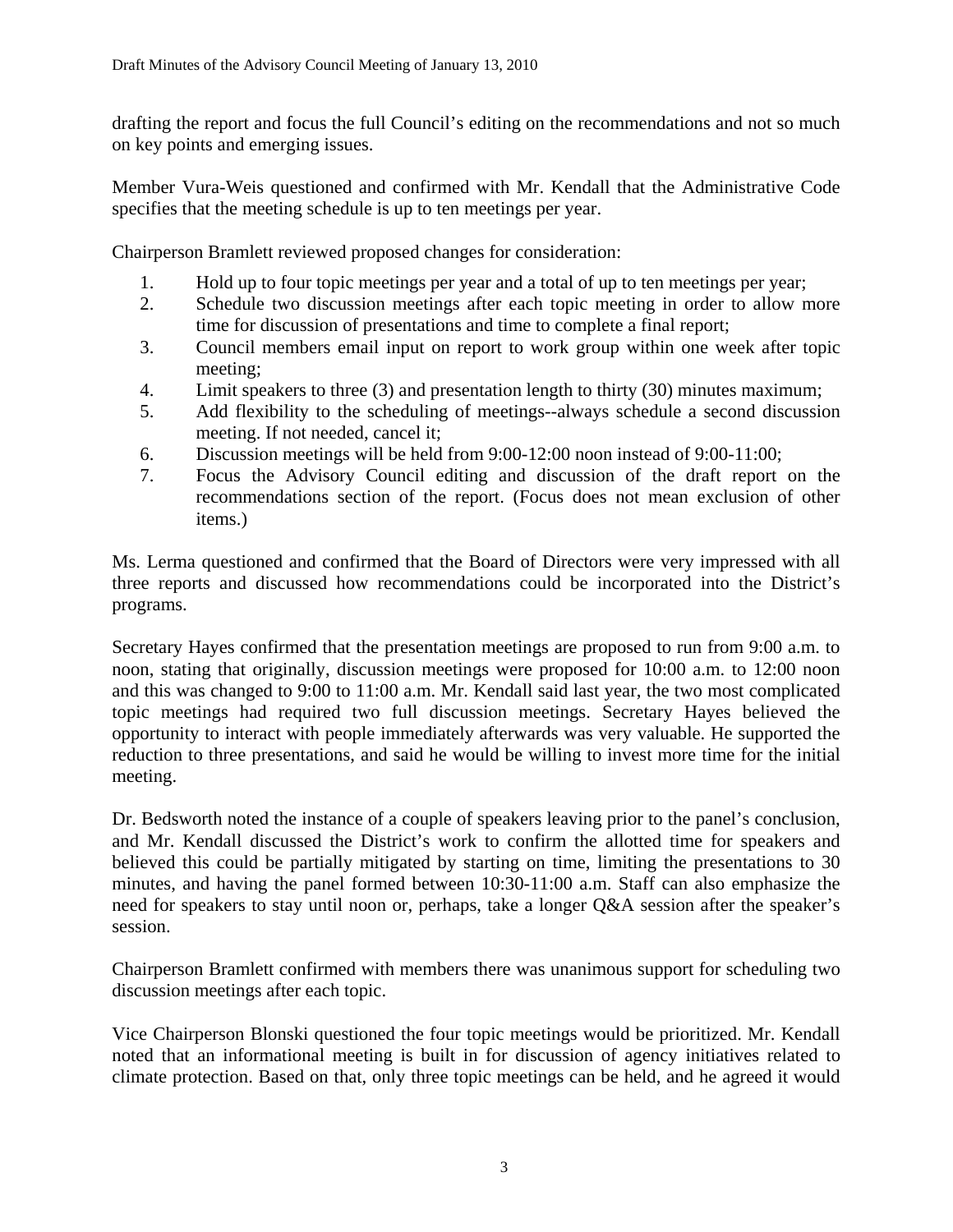be valuable information for Council members to have. He also confirmed with Vice Chairperson Blonski that the schedule of meetings would be established ahead of time.

Dr. Holtzclaw suggested scheduling a site visit if a second discussion meeting is not needed, which he felt would be valuable.

Ms. Bard said it would be helpful to know what topics are scheduled and she asked to schedule time for Air District report and updates that relate to initiatives discussed, as well as other emerging initiatives that the Council may wish to address. Mr. Kendall noted that the Executive Officer's Report provides informational updates. Mr. Broadbent concurred and asked the Chairperson to consider allowing him to move his report up on the agenda to better help inform and assist in the discussion regarding future topics under Agenda Item 3.

Dr. Bornstein said that it would be rare that a meeting would be canceled and thinks a topic could be determined and set for the second meeting.

Mr. Bolles questioned if a focus group could meet off-line to provide editing and asked if a quorum was needed to hold a second discussion meeting. District Counsel Brian Bunger said a focus group could meet as an ad hoc committee and edit work during the course of the year, but he recommended members be identified and formed as work groups for each topic.

Chairperson Bramlett agreed and said editing can be done by the work groups and forwarded via email to him. He can work to address minor editing, and major questions can be returned to the group for more discussion and/or further amendment. Mr. Kendall noted that there is a fair amount of work off-line and he advocated for having separate work groups for each topic meeting. Chairperson Bramlett concurred.

Chairperson Bramlett reviewed the proposal, as follows:

- 1. Hold up to 4 topic meetings per year for a total of up to 10 meetings;
- 2. Schedule 2 discussion meetings. If a second meeting is not needed it can either be canceled or something else can be discussed and the meeting held;
- 3. Members will email comments to work group members within one week after the topic meeting;
- 4. Limit number of speakers to 3 and presentation length to 30 minutes;
- 5. Discussion meetings will be held from 9:00-12:00 noon instead of 9:00-11:00 a.m.;
- 6. Focus editing and discussion of the draft report to the recommendations section of the report.

Vice Chairperson Blonski said he also liked the suggestion by Dr. Holtzclaw for a local site visit, if appropriate.

Dr. Bornstein suggested asking speakers to have one panel topic that summarizes their points as what they see as emerging issues and what they see as possible recommendations in order to provide a summation to the work group.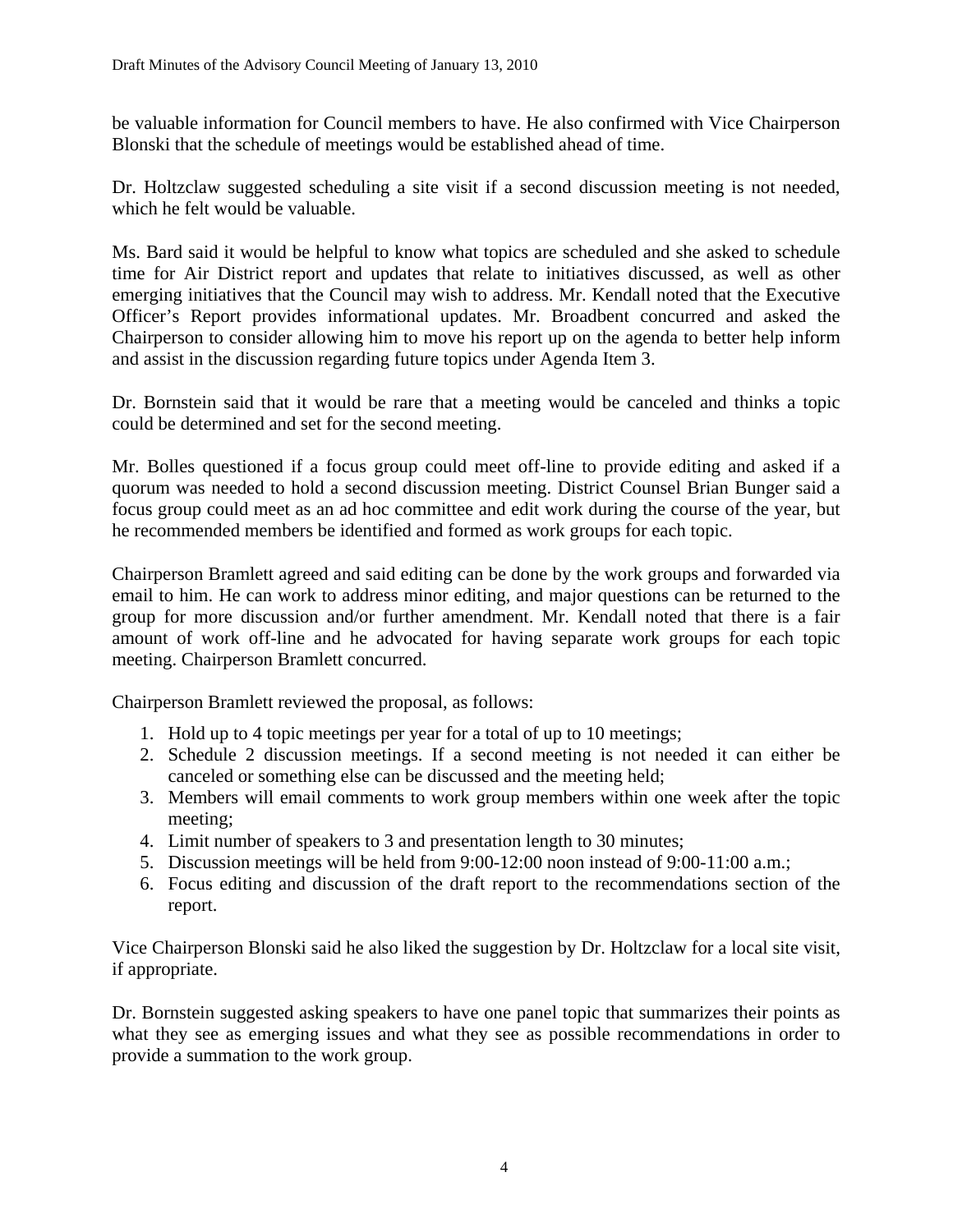Dr. Vura-Weis questioned whether or not it is possible for the draft report to be received a week prior to the scheduled Advisory Council meeting. Mr. Kendall referred to the 72-hour noticing requirement for the agenda's posting and said timing depends on the work group's ability to compile the draft report. Mr. Bunger stated that the draft report can be forwarded; however, he cautioned the Council holding conversation on it outside of the meeting.

Mr. Hayes supported emailing input within a week and believed it is timely and helpful to the work group. He suggested ground rules be set for input to indicate that the work group would have the final say on the draft report, with the understanding that changes would be heard by the entire Council. He supported focusing on recommendations but would not exclude other aspects of emerging issues or key points.

Chairperson Bramlett summarized consensus of items 3 and 6 above, as:

- 3. Work group members will bring conflicting comments to the work group for discussion, but ultimately the work group retains control for finalizing the report and meeting the deadline; and
- 6. Focus the Advisory Council editing and discussion of the draft report on the recommendations section of the report, but do not limit discussion of emerging issues or key points, as needed.

Dr. Bedsworth questioned the extent of which edits could be made without the need to meet as a full Council. Mr. Bunger replied that the Council should address substantive issues in its debate as a group, but minor wordsmithing could be accomplished afterwards.

Mr. Bolles suggested the Council consider formation of an editing group. Mr. Bunger stated that the Council should discuss and agree on the recommendations section, which moves forward to the Board of Directors, and this section should be the focus.

**Council Action:** Dr. Holtzclaw made a motion to approve the new Advisory Council meeting format as outlined below; seconded by Vice Chairperson Blonski; carried unanimously without objection.

- 1. Hold up to 4 topic meetings per year for a total of up to 10 meetings;
- 2. Schedule 2 discussion meetings. If a second meeting is not needed it can either be canceled or something else can be discussed and the meeting held;
- 3. Work group members will bring conflicting comments to the work group for discussion, but ultimately the work group retains control for finalizing the report and meeting the deadline;
- 4. Limit number of speakers to 3 and presentation length to 30 minutes;
- 5. Discussion meetings will be held from 9:00-12:0 noon instead of 9:00-11:00 a.m.;
- 6. Focus the Advisory Council editing and discussion of the draft report on the recommendations section of the report, but do not limit discussion of emerging issues or key points, as needed.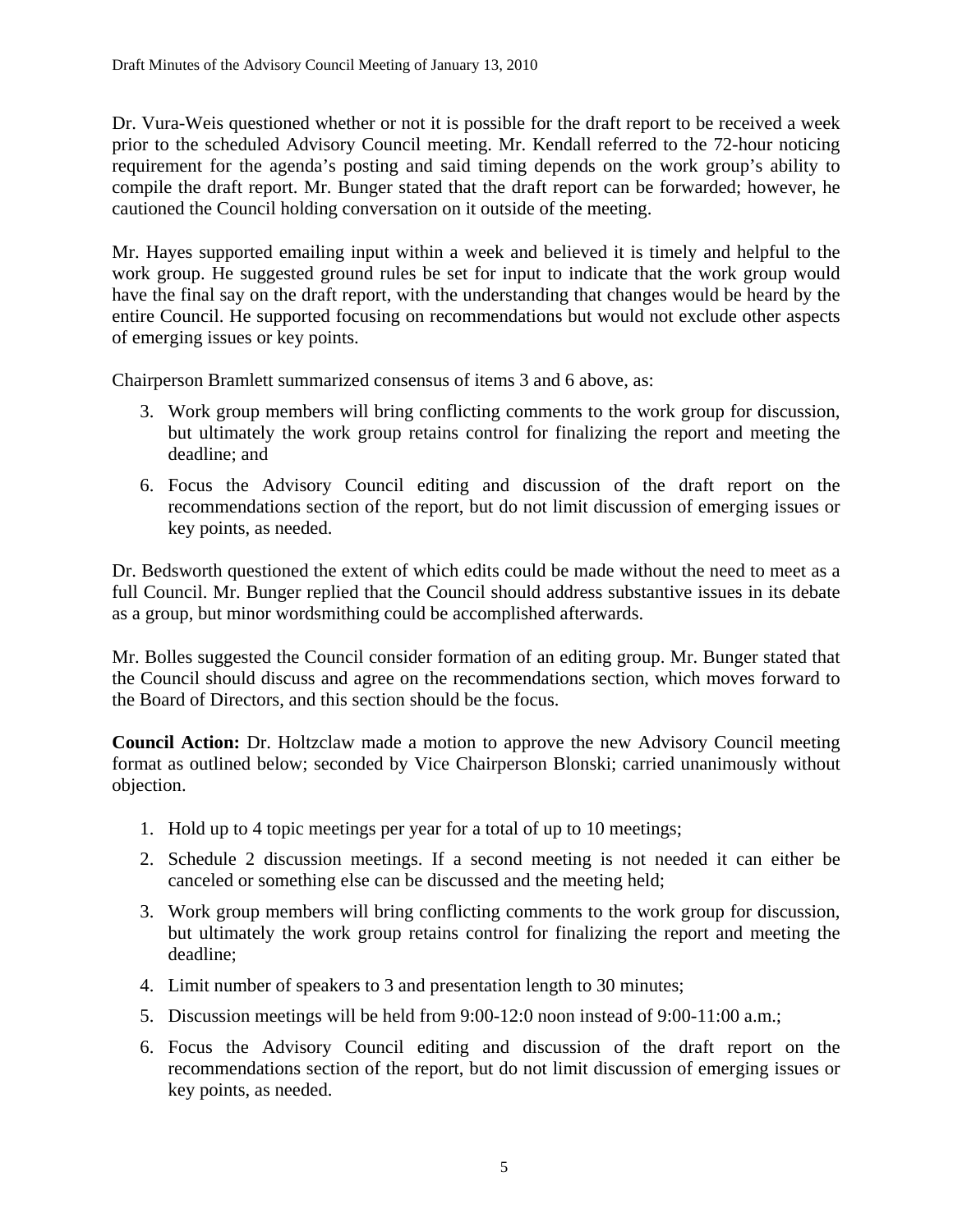# **AIR DISTRICT OVERVIEW**

## **4. Report of the Executive Officer/APCO**

Mr. Broadbent said the Advisory Council's work has been highly successful in tackling difficult topics and in providing solid recommendations for the Board to consider, and the Board has directed staff to explicitly define how recommendations are being implemented at the District.

He provided an update on pending and planned Air District activities, policies and initiatives, described the District's administration and budget, the need to move the clean air agenda forward while balancing resources, and described the following District activities:

- Air monitoring;
- Regulation of stationary sources;
- **Implementation of the Wood Smoke program;**
- Initiation of a Bay Area Clean Air Communities Initiative that would direct additional resources and outreach calling for no new net increases, which is still being reviewed by the CARE Task Force;
- Review and update of CEQA guidelines that would 1) assess risks by having significance thresholds when siting a new source or receptor; 2) lower the significance threshold for criteria contaminants; and 3) include thresholds for GHG's, which will be considered by the Board of Directors in April;
- Conduct education and outreach on CEQA guidelines and toxic air contaminants with city and county staff;
- Continued development of a multi-pollutant plan to be considered by the Board of Directors in the second quarter. Mr. Hilken added that the Multi-Pollutant Plan is an update to the State Clean Air Plan, which the District is required to update to achieve State ozone standards. The plan identifies control measures, mobile and other sources, and it encourages more efficient vehicles. He said staff is also looking at additional pollutants to reduce fine particulate matter, reduce air toxics in impacted communities, reduce GHG's, and identify where there may be trade-offs. The District has worked closely with MTC, ABAG and BCDC staff and the plan will hopefully be out next month; and
- Development on an Indirect Source Rule (ISR) which addresses mitigation of future land use development, which will not be completed until the end of 2010,

Mr. Broadbent reported on the need for Advisory Council assistance in identifying where the District should direct itself, its regulatory authority and its resources in climate protection. He stated that a lot of work needs to be done with both the environmental community and industry through the CARE Task Force, and EPA proposed Title V Greenhouse Gas Tailoring Rule that would have the District include GHG's in Title V permits. Also, AB 32 is moving forward at the State level. CARB should be releasing their cap and trade regulations soon and California will also have a new Governor. Stationary sources will change as well, and the District is currently distributing settlement monies from the ConocoPhillips project and looking at energy-efficiency projects in the Pinole, Richmond, Crockett and Rodeo communities, which represents some examples of climate change activities for the District.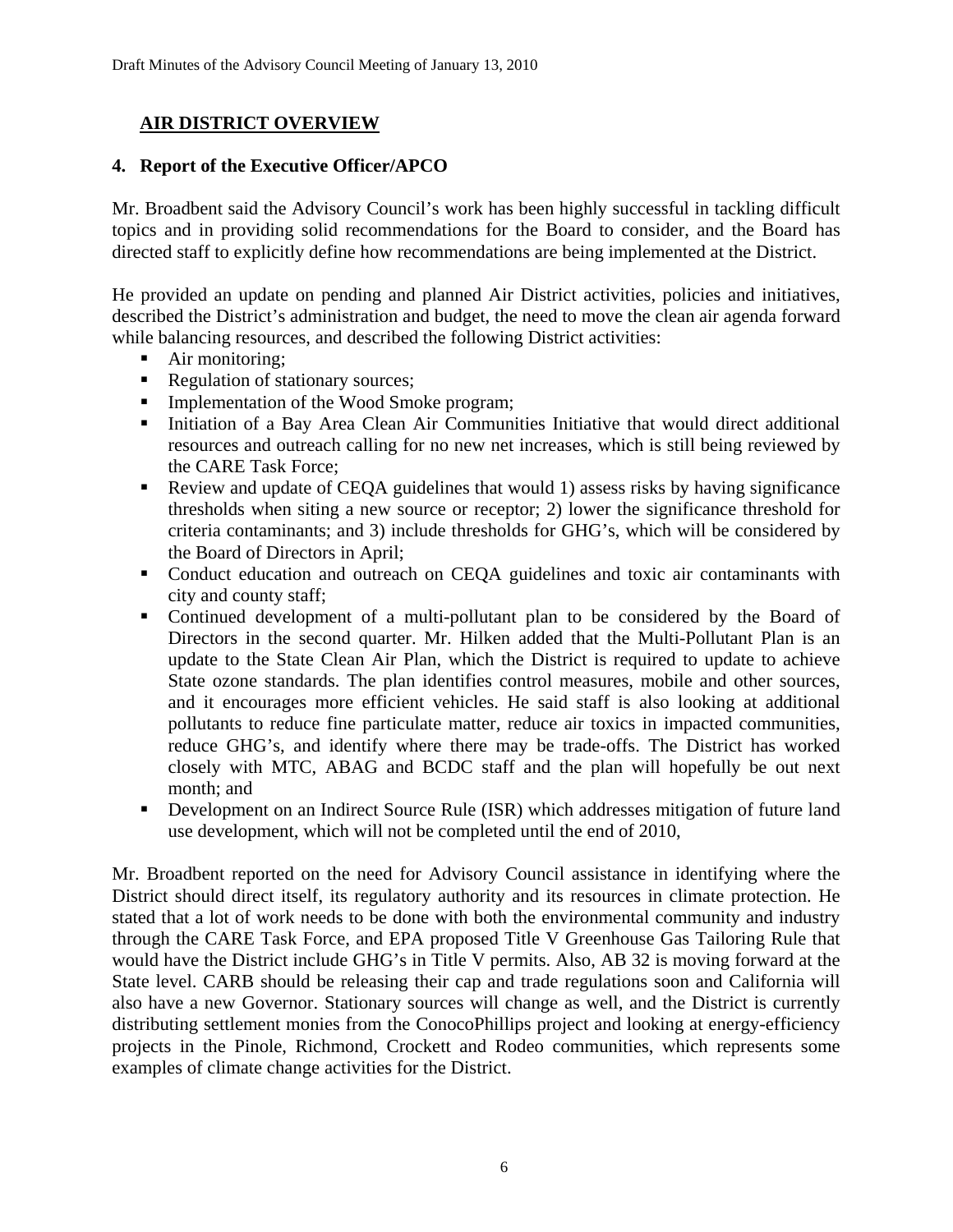He reiterated that the Advisory Council's input and direction has been phenomenal this year and staff looks forward to working with the Council in terms of moving the Clean Air agenda forward.

Chairperson Bramlett reiterated the need for Members to pay close attention to presentations and to keep track of recommendations. He cited changes in terminology and growing new technologies that the Council will need to continue to keep apprised of.

Dr. Holtzclaw commended the District and said he is pleased to see that issues have been raised that the public and press are starting to take seriously and report. One issue he hopes the District will continue to let the Council know about is the CEQA guidelines, noting that staff has taken a balanced position on the need for infill while addressing mitigations of development and cited his work with BAEHC, who are beginning to see staff as being responsive to their concerns.

Secretary Hayes echoed comments and was happy to see the District on so many fronts. He believed all programs work hand in hand to address the same issues. CEQA guidelines deal with new development and expansion, but toxins in CARE communities are from existing sources, and the multi-pollutant plan will assist in reducing toxins in those communities through reduction of existing sources.

# **3. Discussion of the 2010 Advisory Council Meetings**

Mr. Kendall reviewed the basic format of Advisory Council meetings, topics, meeting dates and times, preparation of a report for each topic, the scheduling of two discussion meetings following each topic meeting from 9:00 a.m. to 12:00 noon., staff's provision for providing a report template, Council's preparation of the final report to the Board, and the Council's Chairperson and principal author's presentation of the report to the Board.

Mr. Kendall said 2010's focus will continue to be on California's 2050 GHG emission reduction target which is very ambitious with major implications for California and the Bay Area. He noted the District has been designated as non-attainment for the PM 2.5 standard and expects to be designated as non-attainment for the national ozone standard after EPA completes its revision process.

Staff also believes it would be helpful to have background information on all climate protection initiatives and the first meeting is proposed as an informational meeting which goes into detail about all of the climate protection initiatives of the agency. He reviewed the proposed meeting format and provided a description of topics and dates, as follows:

| <b>Regular Meeting and Retreat</b> |                                                                                    | $9AM - 11 AM - January 13, 2010$                                      |
|------------------------------------|------------------------------------------------------------------------------------|-----------------------------------------------------------------------|
| Meeting 1                          | Initiatives                                                                        | Air District Climate Protection   $9AM - 12 Noon - February 10, 2010$ |
|                                    | Continue focus on California's 2050 GHG Reduction Target of 80% below 1990 levels: |                                                                       |
| Meeting 2                          | <b>Industrial Sector</b>                                                           | $9 AM - 11 AM - March 10, 2010$                                       |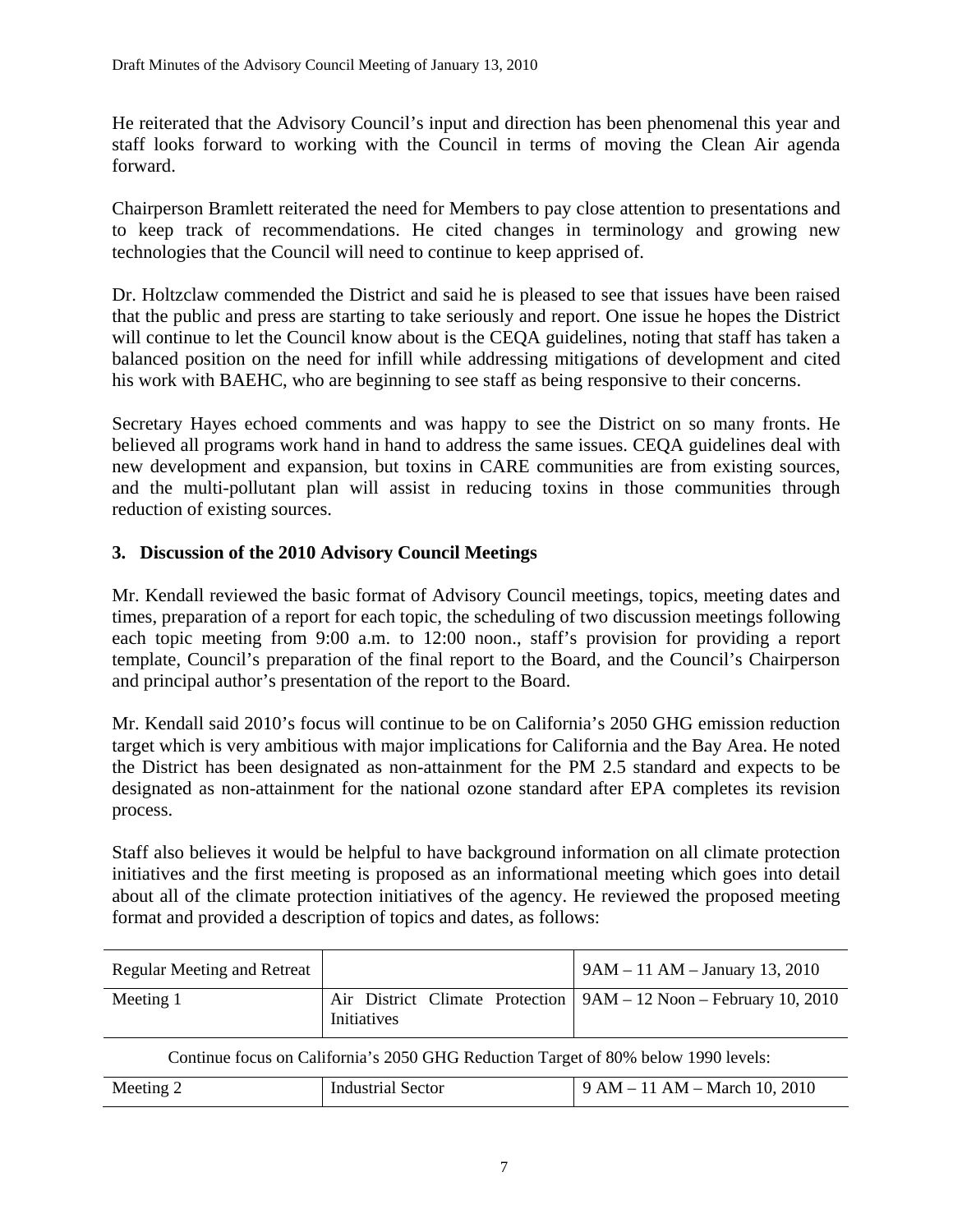| Discussion 2 $(1st mtg)$ | <b>Industrial Sector</b>       | 9 AM - 11 AM - April 14, 2010            |
|--------------------------|--------------------------------|------------------------------------------|
| Discussion 2 $(2nd mtg)$ | <b>Industrial Sector</b>       | $9 AM - 11 AM - May 12, 2010$            |
| Meeting 3                | Carbon Capture & Sequestration | $9 AM - 12 Noon - June 9, 2010$          |
| Discussion 3 $(1st mtg)$ | Carbon Capture & Sequestration | $9 AM - 11 AM - July 14, 2010$           |
| Discussion 3 $(2nd mtg)$ | Carbon Capture & Sequestration | $9 AM - 11 AM - September 8,2010$        |
| Meeting 4                | <b>TBD</b>                     | 9 AM – 12 Noon – October 13, 2010        |
| Discussion 4 $(1st mtg)$ | <b>TBD</b>                     | $9 AM - 12 Noon - November 10$ ,<br>2010 |

Mr. Kendall noted that staff was considering a presentation and discussion on zero emission power plants for the October meeting, which is a new technology in which the fuel is burned with pure oxygen as opposed to air, eliminating the nitrogen. Criteria pollutant levels are very low and exhaust gases are CO2 and water.

He said that another potential presentation would be a presentation from TransForm; Windfall for All. TransForm is an advocacy organization for improved public transit, smart growth, livable communities, and others. They looked at the benefit of providing public transit service in every neighborhood that is equivalent to the top 20% available in the region. If done in the Bay Area, it would reduce vehicle CO2 emissions by 42%, which is another solution. He also stated that ARB's cap and trade regulation is a preliminary draft, but this is an essential element in the strategy for implementing AB 32 which specifies that GHG emissions must be reduced to 1990 levels by 2020.

Dr. Holtzclaw suggested Meeting 3 focus on land use changes on the sequestration issue. In looking at forests in Brazil as being the membrane technology that absorbs carbon and locks it up in plants, also needed was whether it does it if you are producing methanol as a source of fuel here, taking land that would be used for corn crops for people and using them somewhere else. He said CARB has taken a position on this. He asked to include this and to suggest EPA to do the same. Mr. Kendall suggested, and Dr. Holtzclaw agreed, to be a volunteer on the work group for the June meeting.

Ms. Mytels noted another issue that may come up under the carbon capture and sequestration topic is the question of bio-char, which is a method that turns green waste into charcoal and then returns it to the soil, increasing soil fertility. She believed it might fit into the carbon sequestration topic in June or in October, and she volunteered to identify local resources and to be on the work group.

Secretary Hayes supported the meeting proposal but said he was struggling with the carbon capture and sequestration issue. He questioned how it wraps back to recommendations that the Board, in real time, can use in a meaningful way. Mr. Kendall replied that staff and the Board are looking for more forward-thinking ideas and recommendations. It may figure into cap and trade and achieve the GHG emission reduction target. The agency also has regulatory authority over stationary sources, so the Council could think of pitfalls, problems, what looks promising, what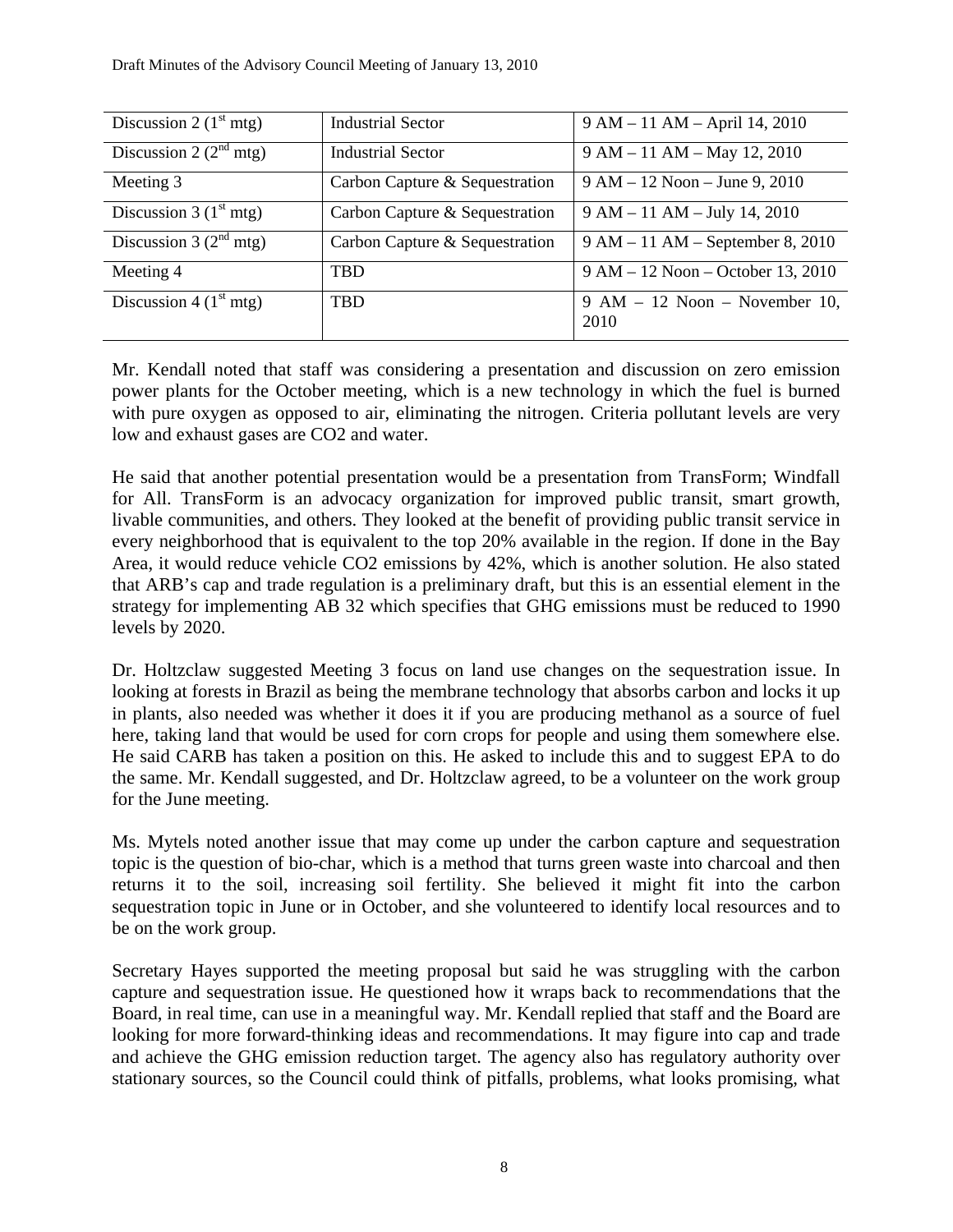is safe, and what will and will not work. He said nationally, it will have to apply to the utility industry, as well, and believes it will be useful to the Board and staff.

Dr. Martin suggested speakers include in their presentations the potential health impacts and health benefits associated with various proposals. Mr. Kendall agreed this would be important and suggested prioritizing whatever is being considered in terms of cost-effectiveness, priority and immediate health benefits.

Ms. Bard said in terms of what policies will achieve the most GHG goals and knowing transportation is still the biggest problem, she asked to move the TransForm topic up and relate it back to the transportation policies the Council had recommended due to the fact that it is one of the largest contributors in the Bay Area.

Ms. Bard also asked for the Advisory Council to have a greater understanding of all control measures that have been adopted, those being drafted this year, and to have them put altogether to identify gaps. She said the diesel truck routes and land use planning in the Bay Area seem to be a missing piece, and she suggested incorporating truck route planning to reduce emissions in CARE communities and help local decision makers plan for this. She also questioned the rationale for speakers chosen, and Mr. Kendall said WSPA represents all of the California refineries and oil production. The presentation would be California-wide, and the speaker has worked internationally, nationally and locally with ARB on climate protection and GHG emissions reduction.

Mr. Ruel referred to the carbon capture and sequestration meeting and thinks something working right now is landscaping, agriculture and forest resources. He voiced interest in the magnitude of carbon capture that exists and whether opportunities are great enough for speakers to address this. He felt that recommendations could be made on management of forest resources, grange land and agricultural practices, as well as landscaping for the combined impact on greater carbon sequestration. He also volunteered to be on the work group.

Mr. Bolles confirmed with Mr. Kendall that the cement industry includes a quarrying component, but not necessarily an asphalt batch plant. He described cement manufacturing noting that for every unit  $CO_2$  emitted by the combustion of fuel, an additional unit of  $CO_2$  is emitted by the process. It is an important source category and internationally, cement and power plants together are very significant.

Dr. Holtzclaw said diesel toxins and freeway and truck routes are one of the most important CARE issues in impacted communities and in  $CO<sub>2</sub>$  production. He supported studying this and expanding it past truck routes to what can be done with freeways in general.

Mr. Kurucz asked to look at zero emission power plants and conduct analyses that would be an energy balance over the production cycle, similar to discussions about hydrogen highway, delivery of fuel to cars, and analyzing how much benefit they produce. Mr. Kendall referred to the link in the presentation; [http://fossil.energy.gov/programs/projectdatabase/](http://fossil.energy.gov/programs/projectdatabase/%20stateprofiles/2004/California.html)  [stateprofiles/2004/California.html](http://fossil.energy.gov/programs/projectdatabase/%20stateprofiles/2004/California.html) which shows how oxygen is produced, typically using electrical energy, which reduces the efficiency of the power plant.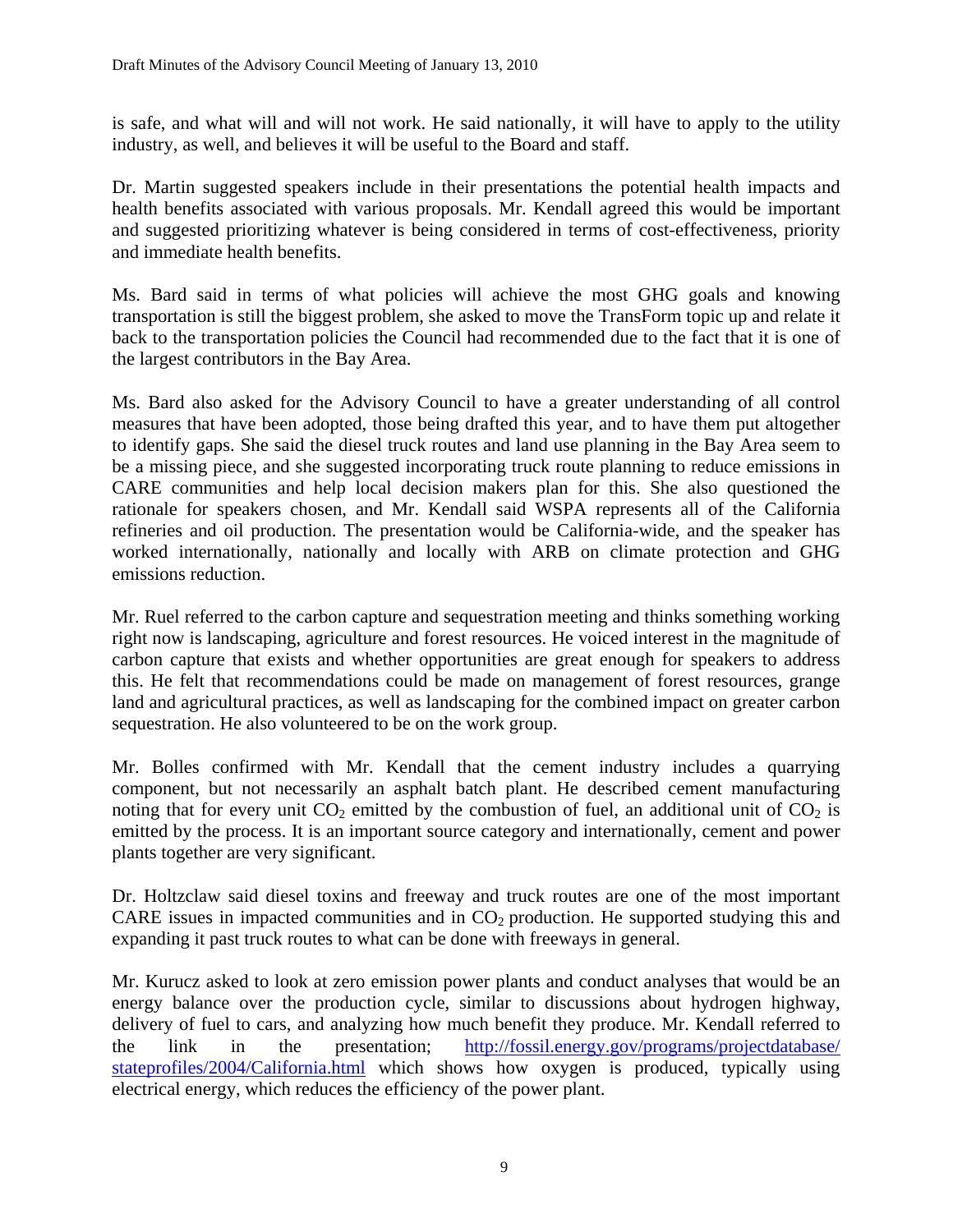Vice Chairperson Blonski asked to serve on the carbon capture and sequestration work group, and reported that the East Bay Regional Park District is spending millions of dollars worth of vegetation removal annually to reduce fire hazards. He said voters have taxed themselves for vegetation abatement, and interesting would be the question of how much of a role the vegetation has in carbon sequestration versus the fact that fire contributes annually to large losses. Fire plays a significant role in the habitat of many animals and is very important for a lot of the species they are trying to preserve, and he questioned whether this fits into the top four subjects or not.

Vice Chairperson Blonski also voiced interest in the role of oil and gas industries, given the fact that oil and gas production contributes to 59% of emissions. Many people fly, and through pipelines, Chevron provides 70% of jet fuel for SFO, 70% for San Jose, 100% for Oakland, and 70% for Sacramento. He believes there are impacts other than health and suggested the District take an international perspective about the role of these industries, as well as negative impacts and how to balance it.

Mr. Brazil questioned whether the Council should also include a presentation on addressing criteria pollutants, as well. Mr. Kendall said staff believes that continuing to look at GHG emission reductions relative to the 2050 target is the proper area of focus. He reiterated that everything that can be done to reduce GHG's in the transportation sector helps in terms of PM and ozone precursors and toxics, so there is a linkage. He believed the Council could get more into toxics and health impacts for the 2011 calendar year and added that the February presentation on the Multi-Pollutant Clean Air Plan should also address Mr. Brazil's questions.

Dr. Bornstein echoed points made by Mr. Hayes and Mr. Brazil, thinks meetings should be geared to reasonable recommendations that can be taken and applied to the Bay Area. He stated that the Council began with criteria ozone pollutants and went to large-scale climate change and smaller scale community risk assessment. He believed it is too much to have all subjects on GHG emissions reductions and none on small scale and did not believe a full lecture was needed on geology and ocean for carbon capture and sequestration because it is far from what the District can do. He suggested combining Meeting 3 and 4 into 1 meeting and freeing up the  $4<sup>th</sup>$ presentation on community scale risk reduction.

He referred to a discussion he had with staff about proposing a meeting with three speakers; 1) on measurement, 2) on modeling; and 3) on planning and design. He highlighted recent technology with pollution monitors put on street lights. They are very small, make similar measurement to monitoring devices and he felt this could get down to the community scale distribution of pollutants. He added that new modeling techniques combine existing models with a new generation of smaller scale models, and a discussion of this might be useful.

Dr. Huang questioned if a possible topic for Meeting 4 could be nuclear energy. Mr. Kendall said it could be, and noted that many people believe nuclear energy will be the solution for achieving huge emission reductions.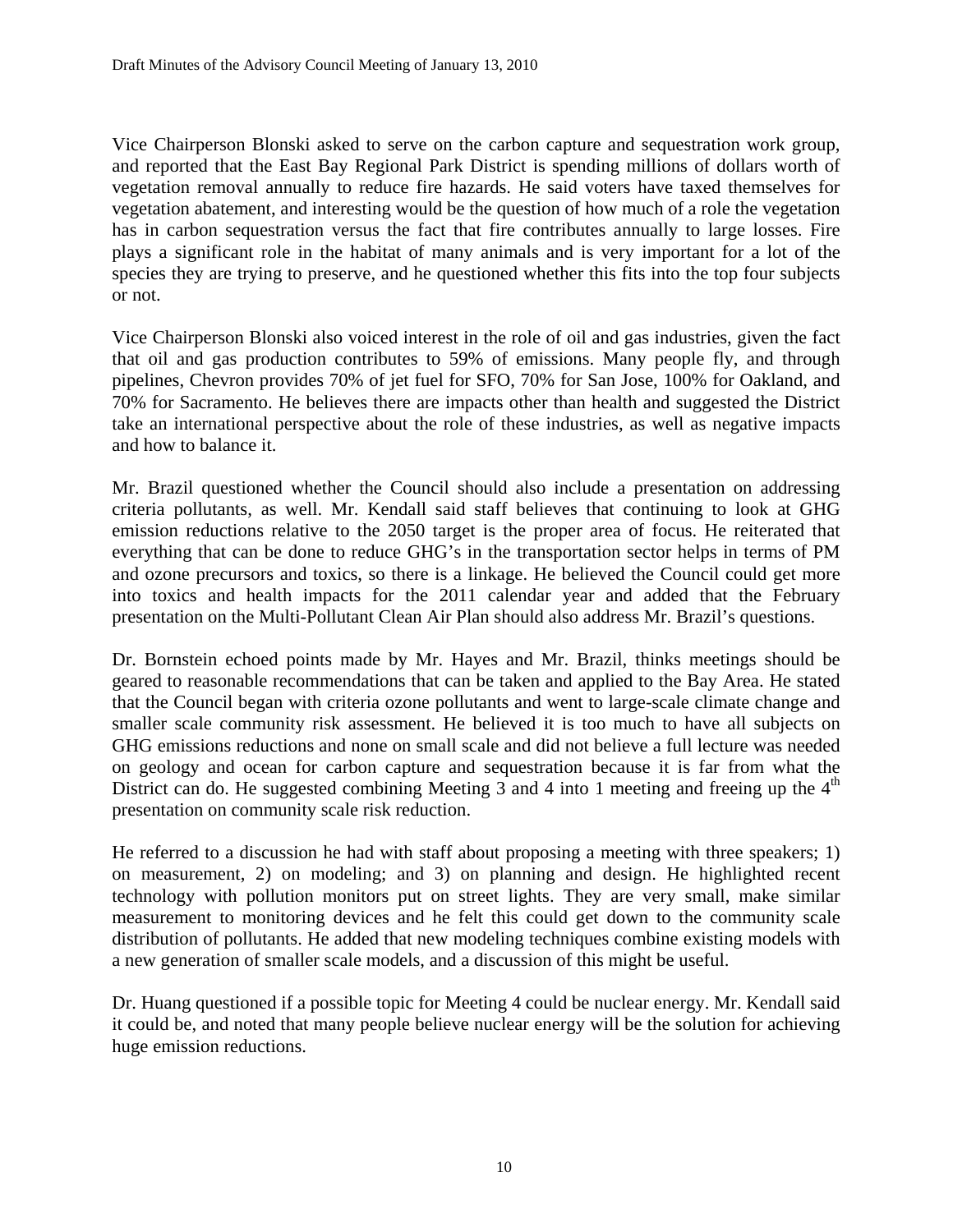Dr. Vura-Weis supported Dr. Bornstein's suggestion about focusing the last meeting on more community level issues and intervention. She suggested including mitigation strategies, as well. She also noted there is a GHG Committee of the Board itself and suggested sharing information on what the Committee and the Advisory Council are doing. Mr. Kendall said the presentation on climate protection initiatives at Meeting 1 in February should serve to incorporate some of this.

Chairperson Bramlett believed that all of the presentations should be in the context of improving health, and noted that carbon capture and sequestration is the largest reach.

Ms. Bard requested keeping an hour open for discussion at the next 3-hour meeting. Mr. Kendall explained that the presentation is informational. He suggested one-half hour be allotted for discussion, as an hour would restrict the amount of detail staff could provide on all of the various topics.

Dr. Bornstein asked that staff provide feedback about combining Meetings 3 and 4 and consider the subject of toxics as Meeting 4. Mr. Kendall agreed to discuss this with staff and report back at the next meeting.

Chairperson Bramlett summarized the schedule as follows:

| Meeting $1$ : | Climate Protection Initiatives – Informational Session and Discussion. Much of<br>the year will be spent on GHG emission reductions.                                                                        |
|---------------|-------------------------------------------------------------------------------------------------------------------------------------------------------------------------------------------------------------|
| Meeting $2$ : | Industrial Sector – Work Group consists of Members Brazil, Bolles, Hayes and<br>Kurucz.                                                                                                                     |
| Meeting 3:    | Combination of Carbon Capture and Sequestration; most interest has to do with<br>planning and vehicles with TransForm presentation – Work Group consists of<br>Members Holtzclaw, Ruel, Blonski and Mytels. |
| Meeting 4:    | Some formulation of health issues and perhaps a set of presentations that looks at                                                                                                                          |

how GHG's directly affect public health agendas, with discussion on development of the CARE program.

Mr. Kurucz requested staff provide a summary of activities occurring in the CARE communities, and Mr. Kendall replied that this would be presented at the February meeting.

Dr. Vura-Weis suggested issues around land use planning as deserving focus for Meeting 4 in October. Chairperson Bramlett believed that Meeting 3's presentation from TransForm could be carried across into Meeting 4.

Ms. Bard felt that combining TransForm and carbon capture and sequestration was too ambitious for one meeting. Mr. Kendall agreed and suggested including zero emission power plants with Meeting 3 because it is a technology that facilitates capture of carbon. Alternatively, he suggested including the cap and trade rule. He is hearing competing interests for looking at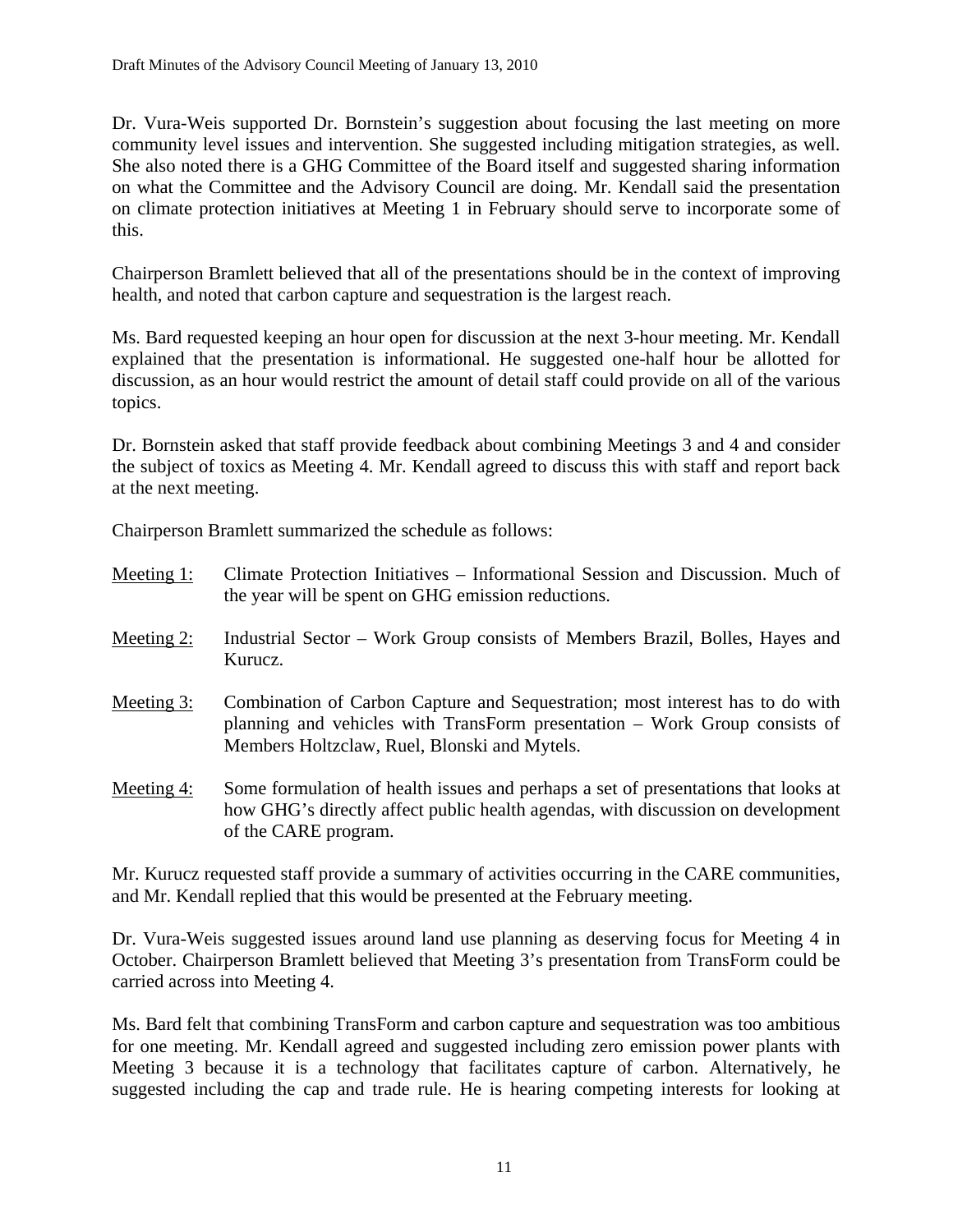health effects and community risk reduction and the other has to do with land use planning, which builds on the TransForm report. The theme will remain with GHG's and ideas that move toward the goal of reductions by 2050, and he recommended holding the community risk reduction at the first meeting in 2011. He asked that Meeting 4 be flushed out. If TransForm and land use planning is scheduled, more should be added to it, and further described the correlation between TransForm which ties back to the transportation sector. He indicated a possibility could be to have the first topic meeting in 2011 on community risk reduction.

Chairperson Bramlett confirmed support for Meeting 3 to include carbon capture and sequestration and zero emission power plants and/or cap and trade. He noted support for Meeting 4 to include planning and vehicles and TransForm presentation, which puts the first discussion on health as the first meeting in 2011. There is also some support to look at public health issues while going through meetings. He suggested asking the presenters to identify, in their presentations, the direct links associated to public health.

Mr. Kendall said TransForm's analyses shows that if public transit service were provided in all Bay Area communities and neighborhoods equal to the top 20% that exists in the Bay Area, a 42% reduction in mobile source emission reductions could be achieved. To him, there is a very clear link to public health—it's just that the focus is on GHG's, but there are other co-benefits.

Dr. Bornstein suggested Meeting 4 be a report back from the Advisory Council to staff and to the Board about what they learned through the year and relate back to Meeting 1. The topic could be a synthesis topic with the outcome of not just a specific summary but an overview of what they learned during the year and are proposing to the Board and staff. Mr. Kendall noted there is always an opportunity for discussion and interaction with the Executive Officer/APCO and staff and felt that the discussion meeting following Meeting 4 might work well for this.

Dr. Bedsworth said she thinks it would be very relevant to discuss carbon capture as long as it ties it to what would be deployed in the Bay Area or how it relates to industry, agriculture and land use and forestry. She suggested another topic for Meeting 4 that looks at issues relating to adaptation to climate change, noting there is a regional effort going on that asks people to think about what changes in climate will mean for the Bay Area. She said a lot of this is tied into issues of land use and management of resources. And, while it could be moved to 2011, she believed that by the fall there may be interesting information developed.

Ms. Bard suggested another topic as health impact assessments which are becoming a tool for assessing impacts of development and impacts on air quality and GHG's. She noted CARB also recognizes the importance of them and suggested looking at it from the health risk assessment side with the cap and trade presentation.

Regarding the order of items, Ms. Bard said that due to strict timelines under SB 375, she asked for consideration to hold the TransForm presentation in June to alert the Council to issues around GHG reduction targets as they relate to transportation.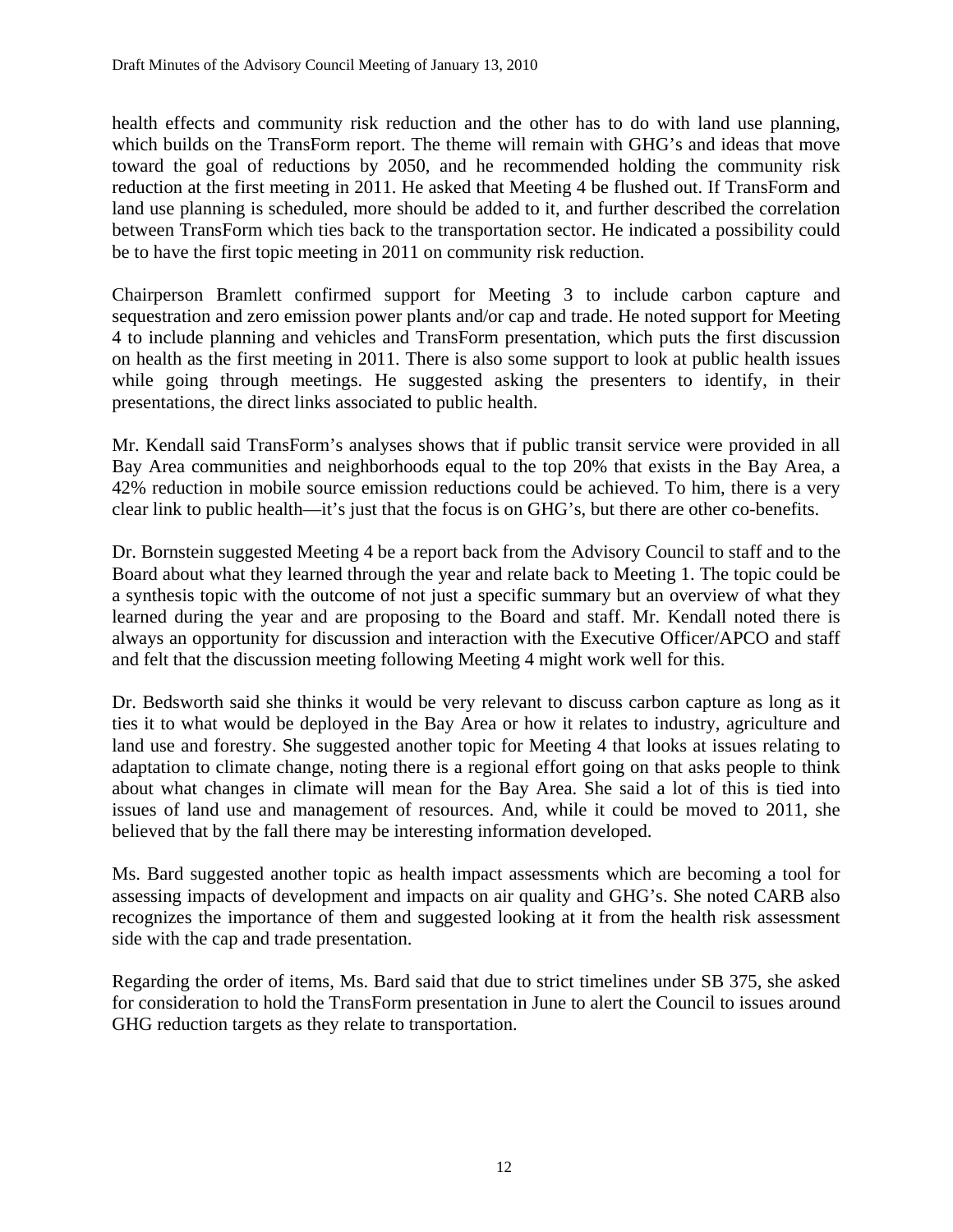Dr. Holtzclaw supported a topic on bio char, discussed how it was discovered in the Brazilian Amazon and its effect on soils and fertility, which could be used as a replacement to chemicals the agriculture industry puts on soils.

Mr. Kendall noted that to date, staff has not invited speakers for the June meeting. He confirmed work group members for Meeting 4 and asked that those members in the work group provide suggestions to staff on subjects for presentation and speakers. He noted that the District is responsible for stationary sources, and carbon capture and sequestration are likely to come into play because the 2050 emission target cannot be achieved unless this is used and it will have to occur in the Bay Area unless requirements are relaxed.

Advisory Council Members then discussed the priority of presentations for Meetings 3 and 4.

Chairperson Bramlett summarized the revised Meeting proposal and noted that all presentations and discussion meetings would be held from 9:00 a.m. to 12:00 noon, as follows:

| Climate Protection Initiatives – Informational Session and Discussion                                                         |
|-------------------------------------------------------------------------------------------------------------------------------|
| California's 2050 GHG Emission Reduction Target - Industrial Sector -<br>Work Group: Members Brazil, Bolles, Hayes and Kurucz |
| Carbon Capture and Sequestration –<br>Work Group: Members Bard, Huang, Holtzclaw and Bedsworth                                |
| <b>AND</b>                                                                                                                    |
| Cap and trade -<br>Work group: Members Ruel, Bornstein and Hayes                                                              |
| Carbon capture and sequestration -<br>Work Group: Members Bard, Huang, Holtzclaw and Bedsworth.                               |
|                                                                                                                               |

Mr. Kendall asked that work group members for Meeting 4 work to identify speakers and subtopics for Meeting 4's October 13, 2010 presentation.

## **OTHER BUSINESS**

## **5. Council Member Comments/Other Business**

Ms. Bard reported that the EPA is reconsidering the threshold for ozone. A public hearing would be held in Sacramento on February 4, 2010 and the ALA is recommending 60 ppb which is lower end of the range that the EPA is proposing between 60-70 ppb, and she asked for as much

Meeting 4: *Motor Vehicles and Planning and TransForm presentation -*  Work Group: Members Bard, Holtzclaw, Ruel, Blonski and Mytels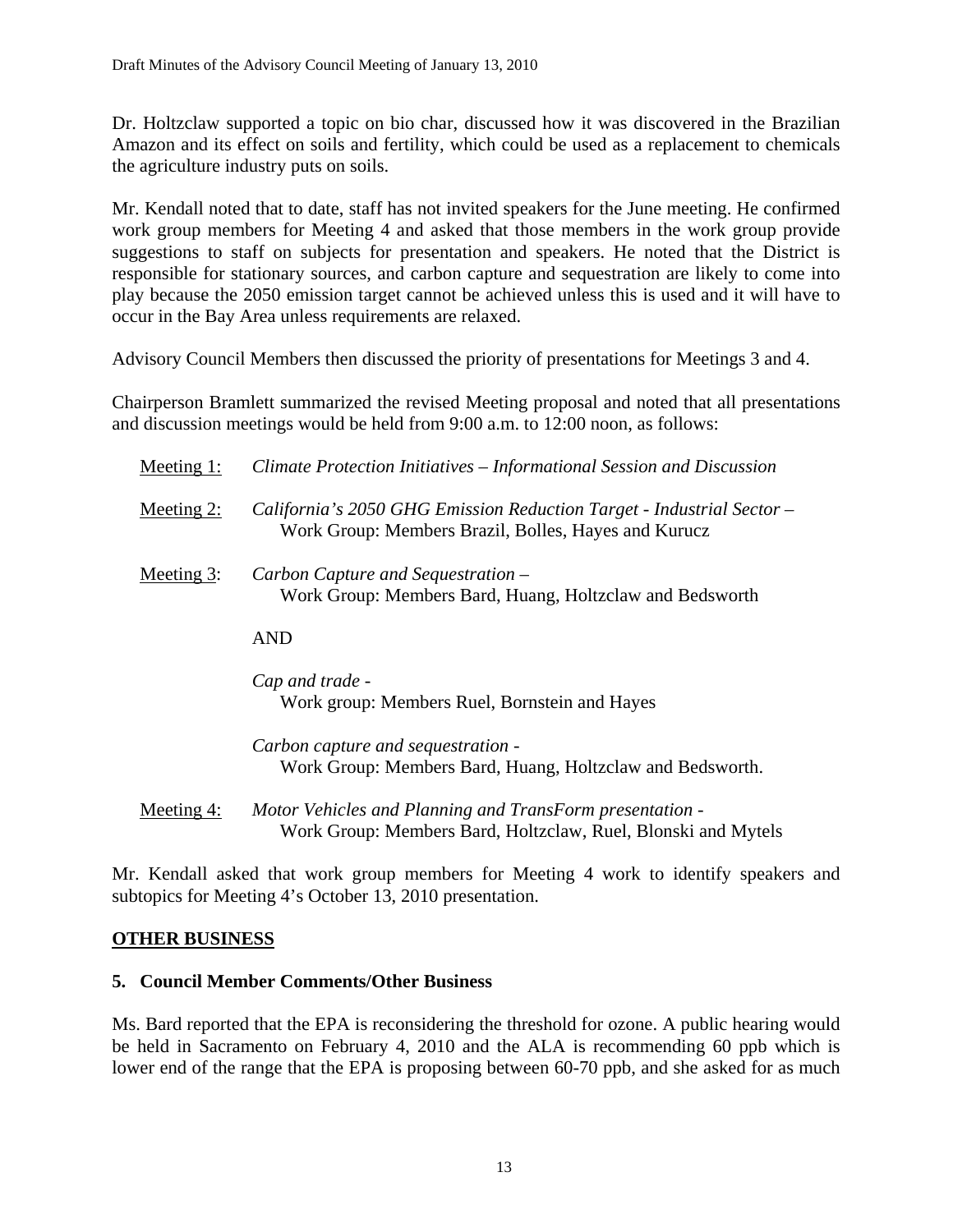support from public health organizations as possible. She agreed to email the announcement to members.

- **6. Time and Place of Next Meeting** 9:00 a.m. 12:00 noon, Wednesday, February 10, 2010, 939 Ellis Street, San Francisco, CA 94109.
- **7. Adjournment:** The meeting adjourned at 11:46 p.m.

 Lisa Harper Clerk of the Boards